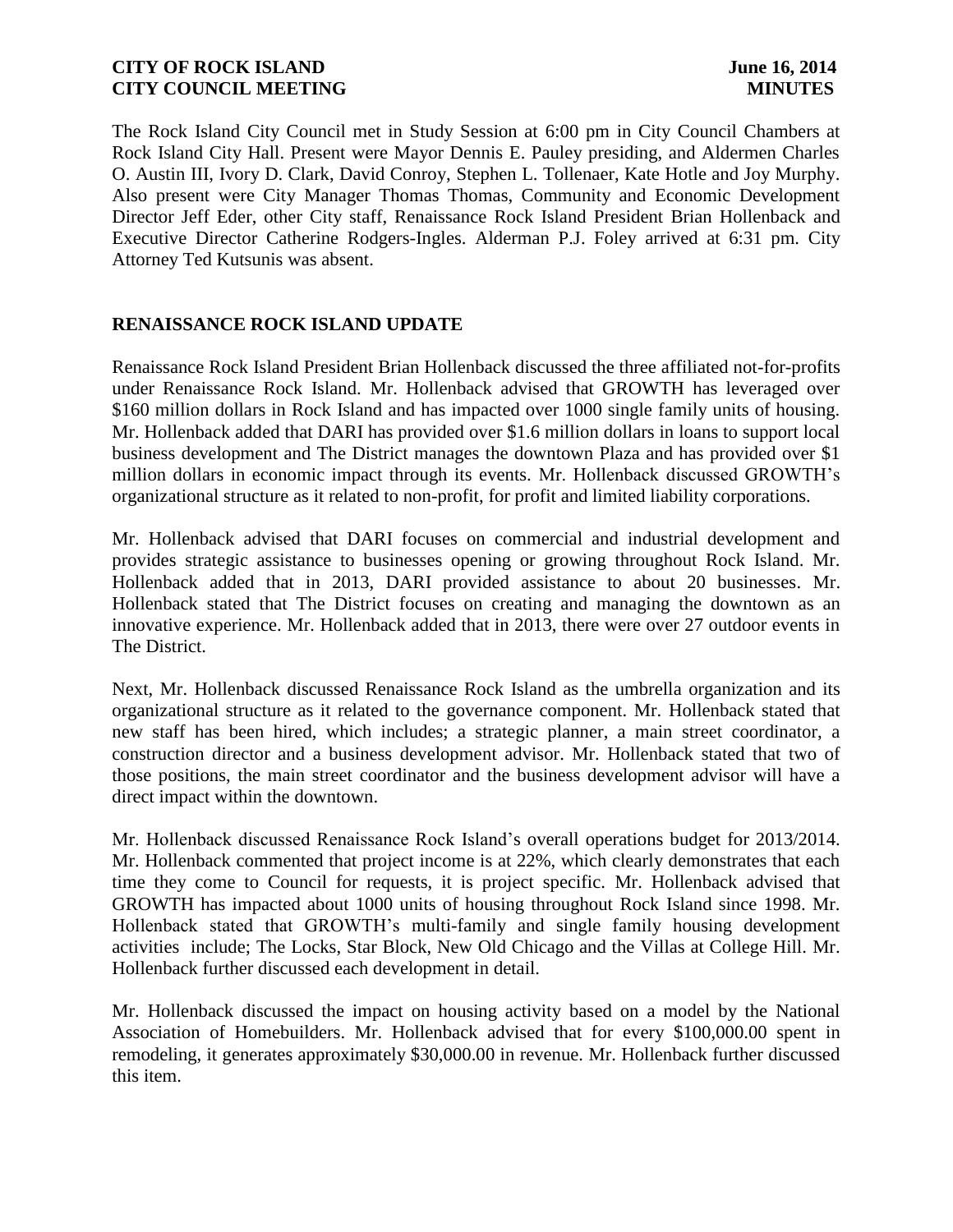Next, Mr. Hollenback discussed the impact of NSP 1 and NSP 2 on Rock Island. Mr. Hollenback indicated that 37 homes have been sold, 40 have been completed and there are three homes with letters of intent. Mr. Hollenback stated that in regards to investment, 30 single family homes have been renovated; there has been nine new housing starts; and 70 multi-family rental units have been created. Mr. Hollenback advised that in regards to the direct impact for the City, over \$6,000.00 was paid in unpaid water bills and over \$95,000.00 in building permit fees. Mr. Hollenback added that through the Neighborhood Stabilization Program, \$127,000.00 accelerated the payment of those delinquent property taxes because it came into the coffers right away. Mr. Hollenback stated that in regards to leveraging resources for Rock Island, \$4.6 million dollars in private funding was obtained solely from local lending institutions to benefit Rock Island projects, and \$5 million dollars in additional resources was secured from various foundations to support the activities. Mr. Hollenback further discussed the impact of NSP dollars.

Mr. Hollenback discussed homebuyer education. Mr. Hollenback commented that they have assisted 11 homebuyers to date with five scheduled to close in July. Mr. Hollenback added that they have received 57 applications and 160 people have attended the homebuyer education classes. Mr. Hollenback further discussed this item. Mr. Hollenback discussed the Live Work component. Mr. Hollenback commented that the average assistance to employees is \$5,300.00; it's a city wide program and you don't have to be a first time homebuyer. Mr. Hollenback added that over \$1.5 million dollars has been provided in direct employee assistance. Mr. Hollenback further discussed the Live Work Program.

Mr. Hollenback discussed new resources for Rock Island as it related to the Home Renovation Program. Mr. Hollenback stated that the Housing Trust Fund is new this year specifically to Rock Island. Mr. Hollenback commented that \$774,000.00 came back to the community for down payments and closing costs. Mr. Hollenback also discussed the Emergency Housing Trust Fund.

Mr. Hollenback discussed DARI's development activities as it related to land bank strategic properties, business development, community support and business incubation and support. Mr. Hollenback further discussed this item. Mr. Hollenback also discussed downtown business activity.

Executive Director Catherine Rodgers-Ingles discussed the Downtown Arts and Entertainment District activities as it related to Plaza management, event and downtown management, member recruitment, relations and retention and downtown marketing. Ms. Rodgers-Ingles stated that as of January 2014, The District has over 40 member businesses and has either invested or committed \$138,000.00 in various events and activities in the downtown. Ms. Rodgers-Ingles added that about \$100,000.00 of that amount is reinvested locally. Ms. Rodgers-Ingles noted that only two events charge an admission fee and the other events are funded by the revenue of those two events. Ms. Rodgers-Ingles advised that an additional \$16,000.00 has been committed in marketing funds, which include; television, radio, print and web design. Ms. Rodgers-Ingles pointed out that The District is a liaison between promoters and downtown businesses. Ms. Rodgers-Ingles stated that The District also makes sure that they are aware of all ordinances and requirements in doing an event prior to applying to the City Clerk and finally the Council. Ms.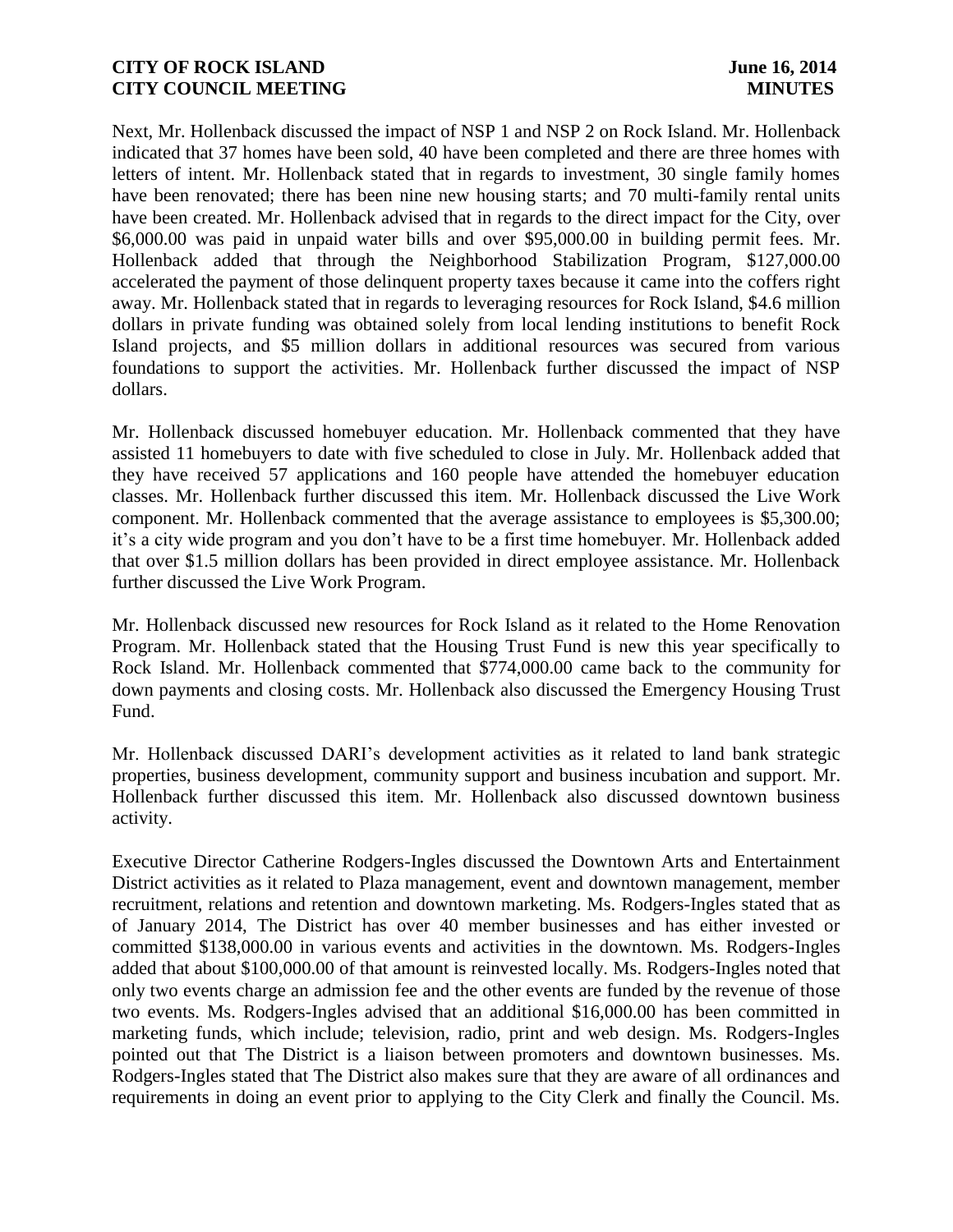Rodgers-Ingles explained that The District coordinates and maintains a master calendar of events. Ms. Rodgers-Ingles further discussed this item.

Ms. Rodgers-Ingles advised that members join The District for a variety of reasons, some may join to support The District or others may want to take advantage of the marketing that is available to them. Ms. Rodgers-Ingles further discussed the marketing component as it related to The District e-mail campaign and social media. Next, Ms. Rodgers-Ingles discussed the three signature events Downtown, which include; Gumbo Ya Ya, Ya Maka My Weekend and the Rock Island Grand Prix. Ms. Rodgers-Ingles noted that The District continues to do the Third Thursday event in which the next one is scheduled for June  $19<sup>th</sup>$  at Bent River. Ms. Rodgers-Ingles also briefly discussed the Two Gallery Hops and Fright Night in The District. Ms. Rodgers-Ingles indicated that their new event Dirty Art was successful as well as the First Annual Peep Show. Ms. Rodgers-Ingles stated that The District works with private business owners and promoters to help them with different resources and cross marketing. Ms. Rodgers-Ingles further discussed this item.

Council and Mr. Hollenback discussed market driven housing. Council further discussed Mr. Hollenback's presentation.

### **ADJOURNMENT**

A motion made by Alderman Foley and seconded by Alderman Hotle to adjourn the meeting carried by the following Aye and No vote. Those voting Aye being; Alderman Austin, Alderman Clark, Alderman Conroy, Alderman Foley, Alderman Tollenaer, Alderman Hotle and Alderman Murphy; those voting No, none. The meeting was adjourned at 6:41 pm.

Aleisha L. Patchin, City Clerk

 $\frac{1}{2}$  , and the set of the set of the set of the set of the set of the set of the set of the set of the set of the set of the set of the set of the set of the set of the set of the set of the set of the set of the set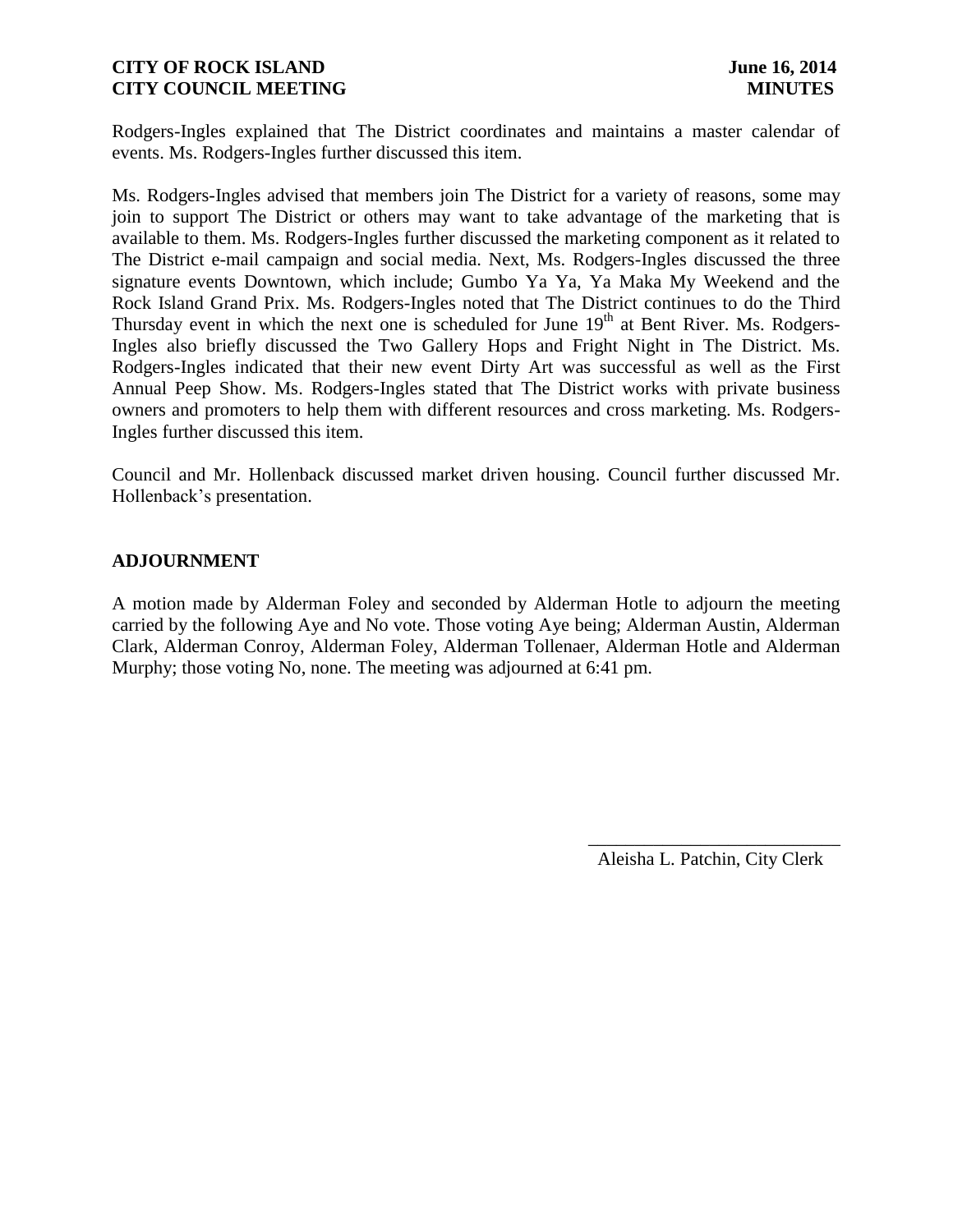Rock Island City Council met in regular session at 6:45 pm in Council Chambers of Rock Island City Hall. Present were Mayor Dennis E. Pauley presiding, and Aldermen Charles O. Austin III, Ivory D. Clark, David Conroy, P.J. Foley, Stephen L. Tollenaer, Kate Hotle and Joy Murphy. Also present were City Manager Thomas Thomas and Assistant City Attorney Dave Morrison. City Attorney Ted Kutsunis was absent.

### Introductory Proceedings

Mayor Pauley called the meeting to order and led in the Pledge of Allegiance. Alderman Foley gave the Invocation.

# Agenda Item #5 **Minutes of the meeting of June 9, 2014.**

A motion was made by Alderman Austin and seconded by Alderman Hotle to approve the minutes of the meeting of June 9, 2014 as printed. The motion carried by the following Aye and No vote; those voting Aye being; Alderman Austin, Alderman Clark, Alderman Conroy, Alderman Foley, Alderman Tollenaer, Alderman Hotle and Alderman Murphy; those voting No, none.

### Agenda Item #6 **Update Rock Island by Mayor Pauley.**

Mayor Pauley stated that fearless reality television contestant Serengeti Steve brings just a portion of his collection of more than 200 species of reptiles and arachnids to the Rock Island Main Library from 4:00 pm to 5:00 pm on Thursday, June  $19<sup>th</sup>$ . The Mayor added that Serengeti Steve has been known to hold a live scorpion in his mouth, set lizards on kids' heads, let audience members hold a snake, see a huge spider up close and hug an alligator. Steve shows, tells and thrills audiences of all ages. It's a performance that will have you on the edge of your seat.

water fun. Come visit Sunset Marina at  $31<sup>st</sup>$  Avenue and the Mississippi River, where neighbors become friends and friends become family. Mayor Pauley advised that Sunset Marina is having an Open House on Saturday, June 21<sup>st</sup> from 10:00 am to 2:00 pm to celebrate boating. The Sunset Marina Open House activities include: dock tours, bilge sale, boating displays and demonstrations and food. Mayor Pauley stated that our community needs outdoor, safe, family-friendly ways to spend their leisure time. The Sunset Marina Open House shows boating to be just such an activity and reminds existing customers and our community that Sunset Marina is a local, environmentally-friendly gateway to on-the-

Mayor Pauley indicated that on Tuesday, June 24<sup>th</sup>, enjoy the sounds of the Five Bridges Jazz Band at the Starlight Revue Music Under the Stars Concert Series held at Lincoln Park. Start the evening with dinner at 6:00 pm from the Hy-Vee grill then learn a new dance move at the free dance lessons. At 7:00 pm the music begins. Concert rain date is Wednesday of the same week. Call (309) 732-RAIN.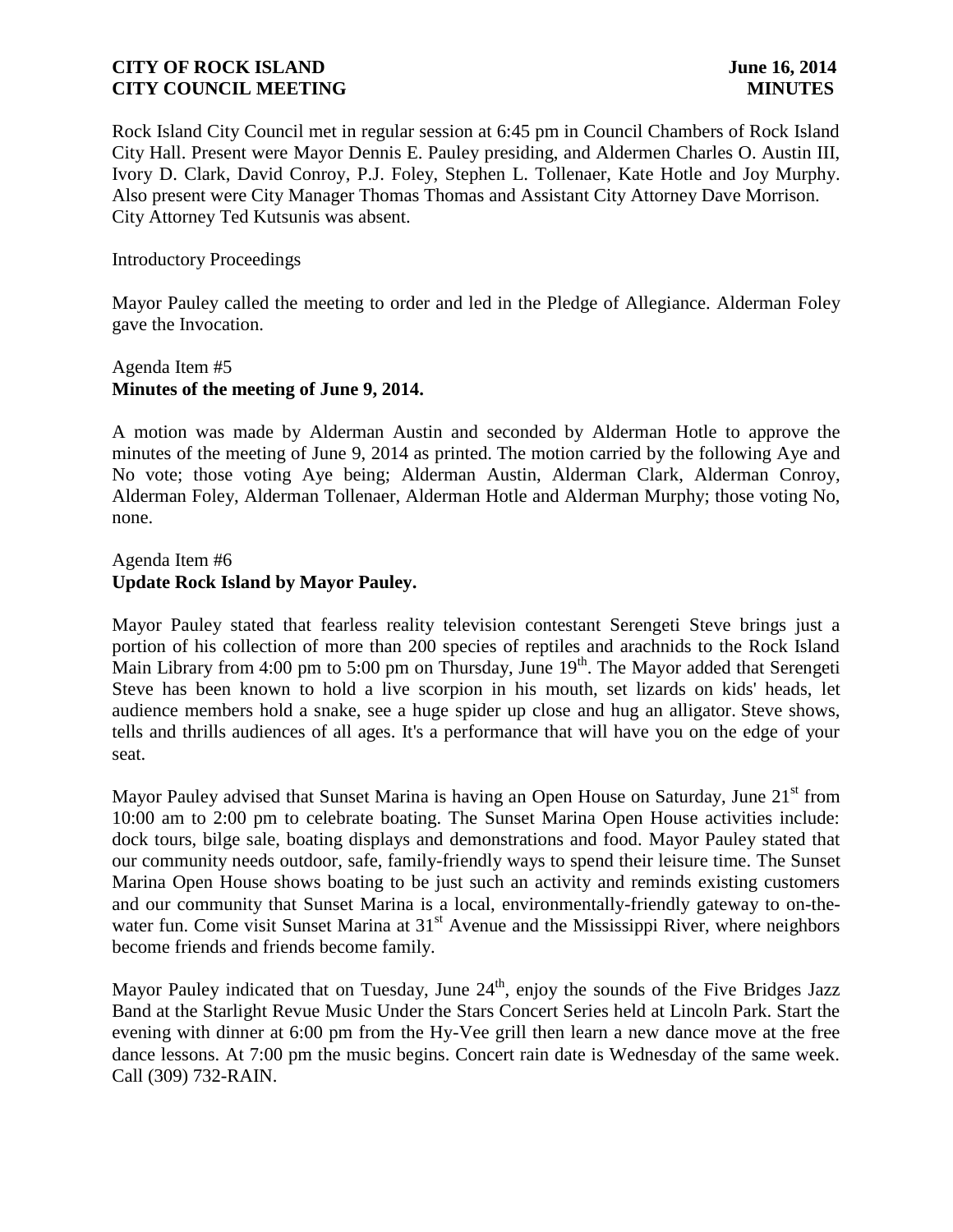Mayor Pauley advised that the Martin Luther King, Jr. Community Center promotes a "Leave No Man Behind" campaign as they prepare for their Prostate Cancer Awareness and Testing Summit. The Mayor added that the Summit will take place on Saturday, June  $28<sup>th</sup>$ , 9:00 – 11:00 am at the Martin Luther King, Jr. Community Center. It is free and open to the public. Mayor Pauley noted that pre-registration is required. To register call (309) 732-2999 or email mlkmail@rigov.org. All registered participants will receive a free breakfast from 9:00 am – 9:30 am. Mayor Pauley stated that the program begins at 9:30 am and includes the free prostatespecific antigen (PSA) blood test for men 40+ years old, face-to-face interaction with survivors and a special guest speaker, Dr. Beth Shelly.

#### Agenda Item #7

### **Proclamation declaring Saturday, June 21, 2014 as Rock Island County NAACP Day.**

Mayor Pauley read the Proclamation. No one was at the meeting to accept the Proclamation.

### Agenda Item #8 **CLAIMS**

It was moved by Alderman Austin and seconded by Alderman Conroy to accept the following reports and authorize payments as recommended. The motion carried by the following Aye and No vote; those voting Aye being; Alderman Austin, Alderman Clark, Alderman Conroy, Alderman Foley, Alderman Tollenaer, Alderman Hotle and Alderman Murphy; those voting No, none.

a. Report from the Human Resources Department regarding payment in the amount of \$779.02 to State Farm for General Liability claim.

b. Report from the Public Works Department regarding payment #32 in the amount of \$234,892.53 to Civil Constructors, Inc. for services provided for the Wet Weather Treatment System project.

#### Agenda Item #9

### **Claims for the week of June 6 through June 12 in the amount of \$638,876.33 and payroll for the weeks of May 26 through June 8 in the amount of \$1,373,918.73.**

Alderman Clark moved and Alderman Conroy seconded to allow the claims and payroll. The motion carried by the following Aye and No vote; those voting Aye being; Alderman Austin, Alderman Clark, Alderman Conroy, Alderman Foley, Alderman Tollenaer, Alderman Hotle and Alderman Murphy; those voting No, none.

#### Agenda Item #10

**Report from the Public Works Department regarding a proposal from Shive Hattery for architectural services for replacing the roofs over the Sunset Marina office and garage buildings in the amount of \$19,800.00.**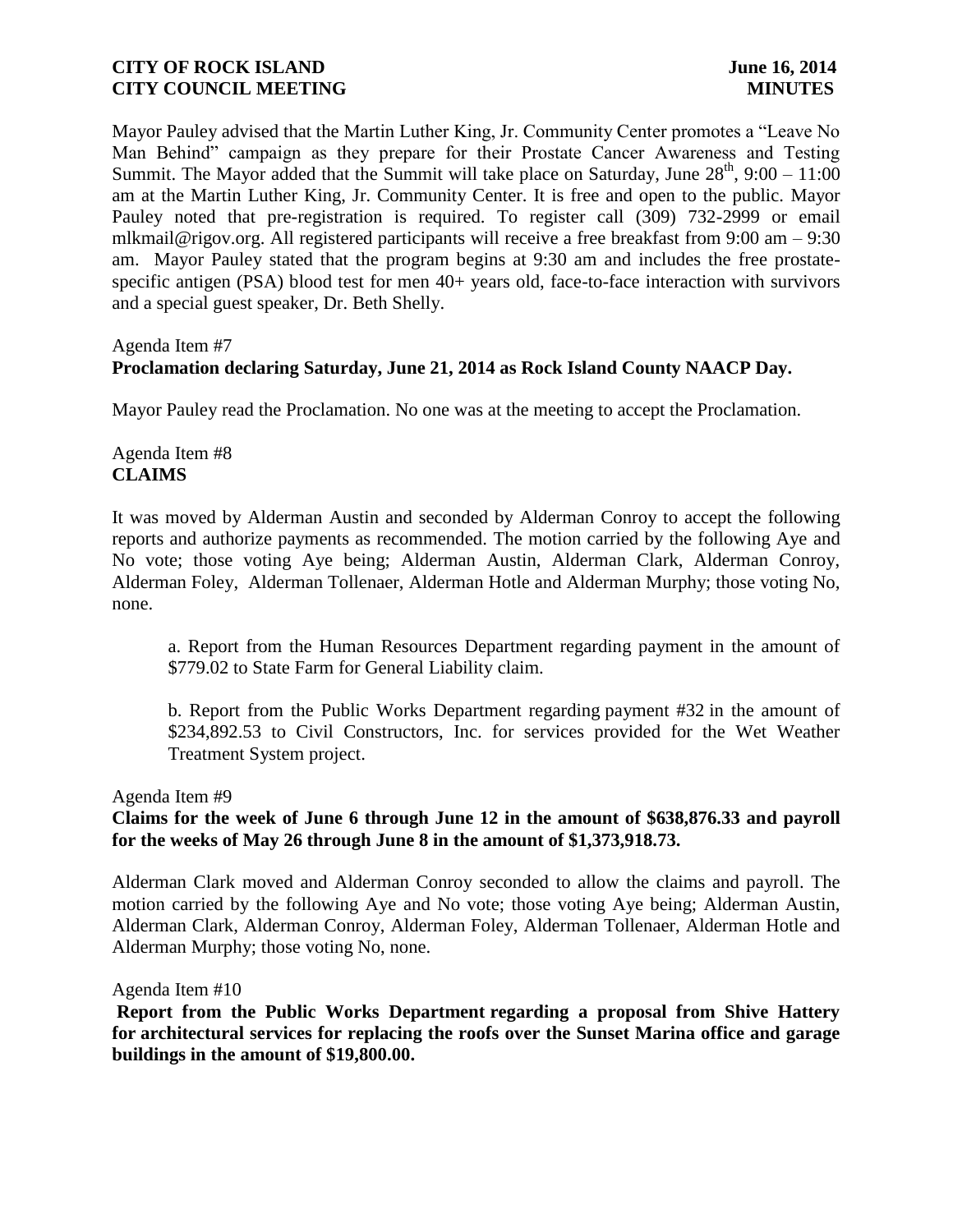It was moved by Alderman Foley and seconded by Alderman Tollenaer to approve the proposal as recommended and authorize the City Manager to execute the contract documents. The motion carried by the following Aye and No vote; those voting Aye being; Alderman Austin, Alderman Clark, Alderman Conroy, Alderman Foley, Alderman Tollenaer, Alderman Hotle and Alderman Murphy; those voting No, none.

### Agenda Item #11

## **Report from the Public Works Department regarding the 2014 Sewer Cleaning and Televising Program, recommending to extend the 2012 maintenance contract with C.T.R. Systems, Inc. in order to perform this year's required maintenance.**

Alderman Tollenaer moved and Alderman Hotle seconded to approve the extension as recommended. The motion carried by the following Aye and No vote; those voting Aye being; Alderman Austin, Alderman Clark, Alderman Conroy, Alderman Foley, Alderman Tollenaer, Alderman Hotle and Alderman Murphy; those voting No, none.

#### Agenda Item #12

# **Report from the Police Department regarding an agreement with Appriss, Inc. for the Appriss Virtual Records Solution E-crash reporting software system.**

It was moved by Alderman Tollenaer and seconded by Alderman Conroy to approve the agreement as recommended and authorize the City Manager to execute the contract documents. The motion carried by the following Aye and No vote; those voting Aye being; Alderman Austin, Alderman Clark, Alderman Conroy, Alderman Foley, Alderman Tollenaer, Alderman Hotle and Alderman Murphy; those voting No, none.

## Agenda Item #13 **Report from the City Attorney regarding a Special Ordinance amending Chapter 3, Sec. 3- 11 (k) of the Code of Ordinances regarding employment of a felon as a bartender.**

It was moved by Alderman Tollenaer and seconded by Alderman Hotle to consider, suspend the rules and pass the ordinance.

Discussion followed. Alderman Austin inquired as to what the reasoning is for this item.

Mayor Pauley advised that the Illinois law requires that if a person is a felon of any type, then that person cannot manage a bar for 15 years. The Mayor added that the City ordinance states that if a person is a felon, then that person cannot manage a bar for 15 years and that person cannot tend bar for 15 years. Mayor Pauley indicated that in the past year, there have been two people that have asked for a waiver. The Mayor added that one person had shoplifted a little over \$300.00 when they were a kid and that is a felony. Mayor Pauley advised that if this item is approved, a person that wanted a waiver would have to write a letter to the Liquor Commissioner/Mayor. Mayor Pauley added that the letter would then go to the Police Department for review and if there hasn't been any issues in the last several years, it would then go to the Liquor Commission; the Liquor Commission would then decide whether or not to grant the waiver and allow the person to start tending bar.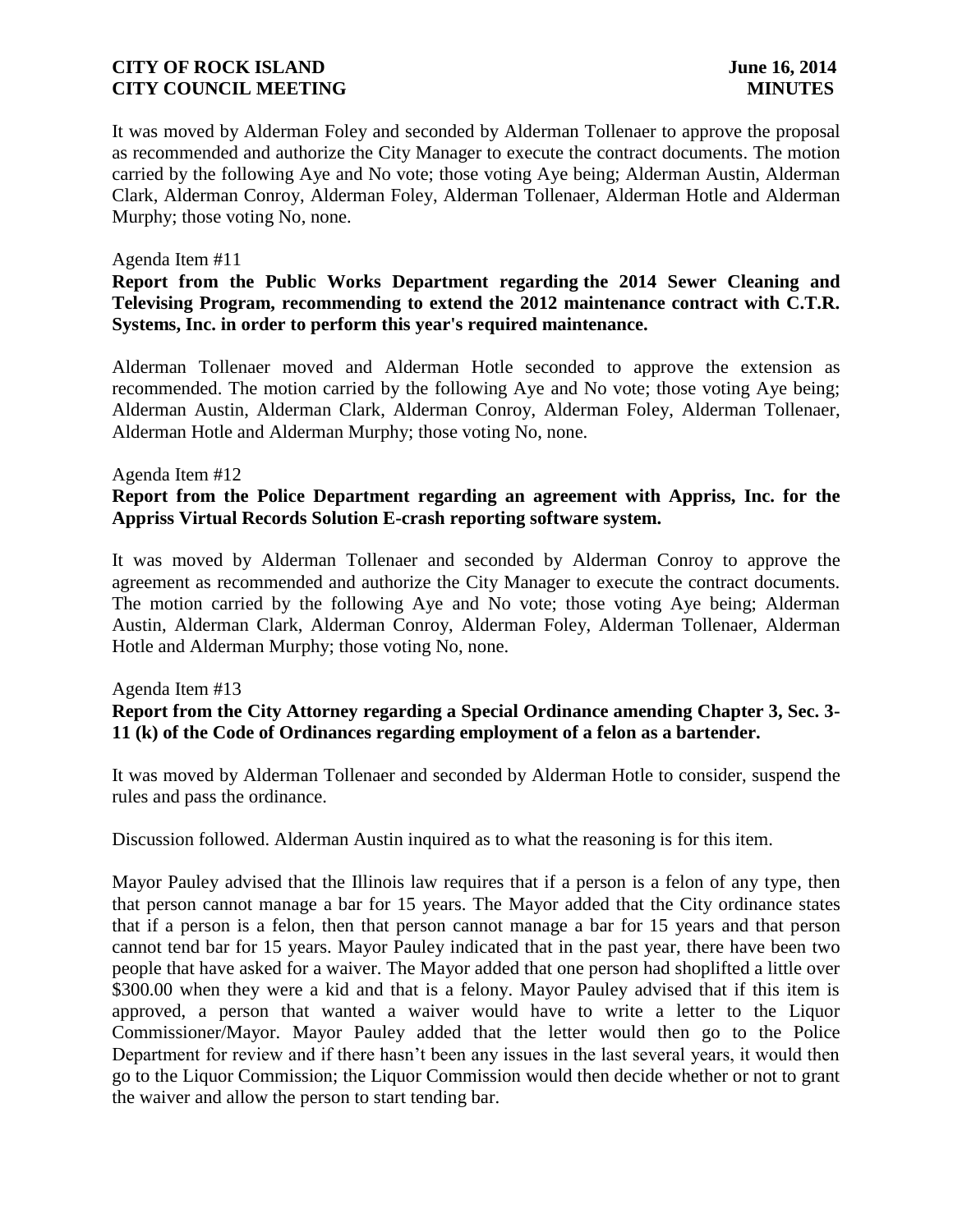After discussion, the motion carried by the following Aye and No vote; those voting Aye being; Alderman Austin, Alderman Clark, Alderman Conroy, Alderman Foley, Alderman Tollenaer, Alderman Hotle and Alderman Murphy; those voting No, none.

### Agenda Item #14

**Report from the Finance Department regarding an adjustment to the CY2014 Budget, recommending a budget transfer decreasing the 23rd Avenue, 12th to 17th Street Reconstruction project in the Capital Improvements Fund in the amount of \$21,931.00 and increasing the 20th Avenue 32nd to 34th Street Reconstruction project in the Capital Improvements Fund in the amount of \$21,931.00.**

It was moved by Alderman Foley and seconded by Alderman Tollenaer to approve the budget adjustment as recommended. The motion carried by the following Aye and No vote; those voting Aye being; Alderman Austin, Alderman Clark, Alderman Conroy, Alderman Foley, Alderman Tollenaer, Alderman Hotle and Alderman Murphy; those voting No, none.

#### Agenda Item #15

# **Report from the Finance Department regarding an adjustment to the CY2014 Budget, recommending increasing the MLK Activity Fund budget in the amount of \$28,663.33.**

Alderman Clark moved and Alderman Murphy seconded to approve the budget adjustment as recommended. The motion carried by the following Aye and No vote; those voting Aye being; Alderman Austin, Alderman Clark, Alderman Conroy, Alderman Foley, Alderman Tollenaer, Alderman Hotle and Alderman Murphy; those voting No, none.

#### Agenda Item #16

# **Report from the Public Works Department regarding a proposed change to the Motor Vehicle Parking System Ordinance.**

It was moved by Alderman Austin and seconded by Alderman Hotle to approve the proposed change as recommended and refer to the City Attorney for an ordinance.

Discussion followed. Alderman Conroy stated that he voted against this item originally when Council made the motion to have Per Mar give out parking tickets. Alderman Conroy advised that he would be voting against this item tonight. Alderman Conroy added that he was the one that brought it to attention that the City needed an ordinance. Alderman Conroy didn't think it was legal without an ordinance.

Mayor Pauley advised that this ordinance will allow an outside contractor to give out parking tickets. Mayor Pauley stated that at the last Council meeting, Per Mar was hired to start giving out parking tickets because the current City employee was transferring to another department and the manager of that department was retiring.

Council further discussed this item.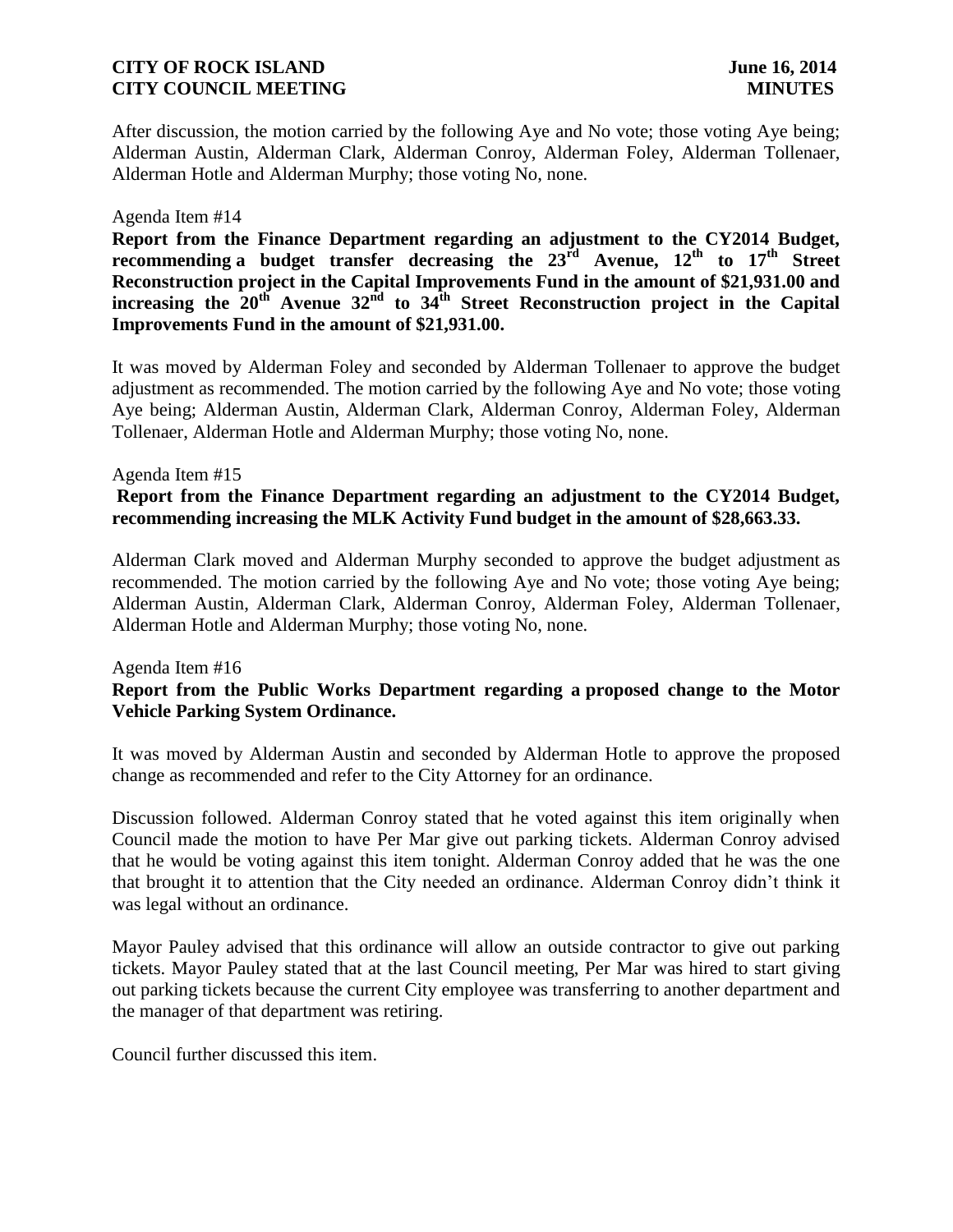After discussion, the motion carried by the following Aye and No vote; those voting Aye being; Alderman Austin, Alderman Clark, Alderman Tollenaer and Alderman Hotle; those voting No, Alderman Conroy, Alderman Foley and Alderman Murphy.

#### Agenda Item #17

# **Report from the Community and Economic Development Department regarding the 2015/2016 (April 1, 2015 to March 31, 2016) Community Development Block Grant Allocation Policies.**

Alderman Tollenaer moved and Alderman Murphy seconded to approve the 2015/2016 Community Development Block Grant Allocation Policies as recommended. The motion carried by the following Aye and No vote; those voting Aye being; Alderman Austin, Alderman Clark, Alderman Conroy, Alderman Foley, Alderman Tollenaer, Alderman Hotle and Alderman Murphy; those voting No, none.

### Agenda Item #18

# **Report from the Community and Economic Development Department regarding a proposal from Quad City Arts for the Sculpture in The District Program.**

It was moved by Alderman Murphy and seconded by Alderman Hotle to approve the proposal as recommended and authorize support of the program in the amount of \$7,000.00. The motion carried by the following Aye and No vote; those voting Aye being; Alderman Austin, Alderman Clark, Alderman Conroy, Alderman Foley, Alderman Tollenaer, Alderman Hotle and Alderman Murphy; those voting No, none.

#### Agenda Item #19

### **Report from the Community and Economic Development Department regarding a request from Dolores Tapia to apply for a Special Use Permit to continue to operate her attorney's office out of her residence located at 801 44th Street.**

Alderman Tollenaer moved and Alderman Murphy seconded to allow for the application of the special use permit as recommended. The motion carried by the following Aye and No vote; those voting Aye being; Alderman Austin, Alderman Clark, Alderman Conroy, Alderman Foley, Alderman Tollenaer, Alderman Hotle and Alderman Murphy; those voting No, none.

### Agenda Item #20

# **Report from the Mayor regarding an appointment to the Rock Island Beautification Commission**.

It was moved by Alderman Conroy and seconded by Alderman Austin to approve the appointment as recommended. The motion carried by the following Aye and No vote; those voting Aye being; Alderman Austin, Alderman Clark, Alderman Conroy, Alderman Foley, Alderman Tollenaer, Alderman Hotle and Alderman Murphy; those voting No, none.

Sheila Solomon was appointed to the Rock Island Beautification Commission for a four year term expiring in June 2018.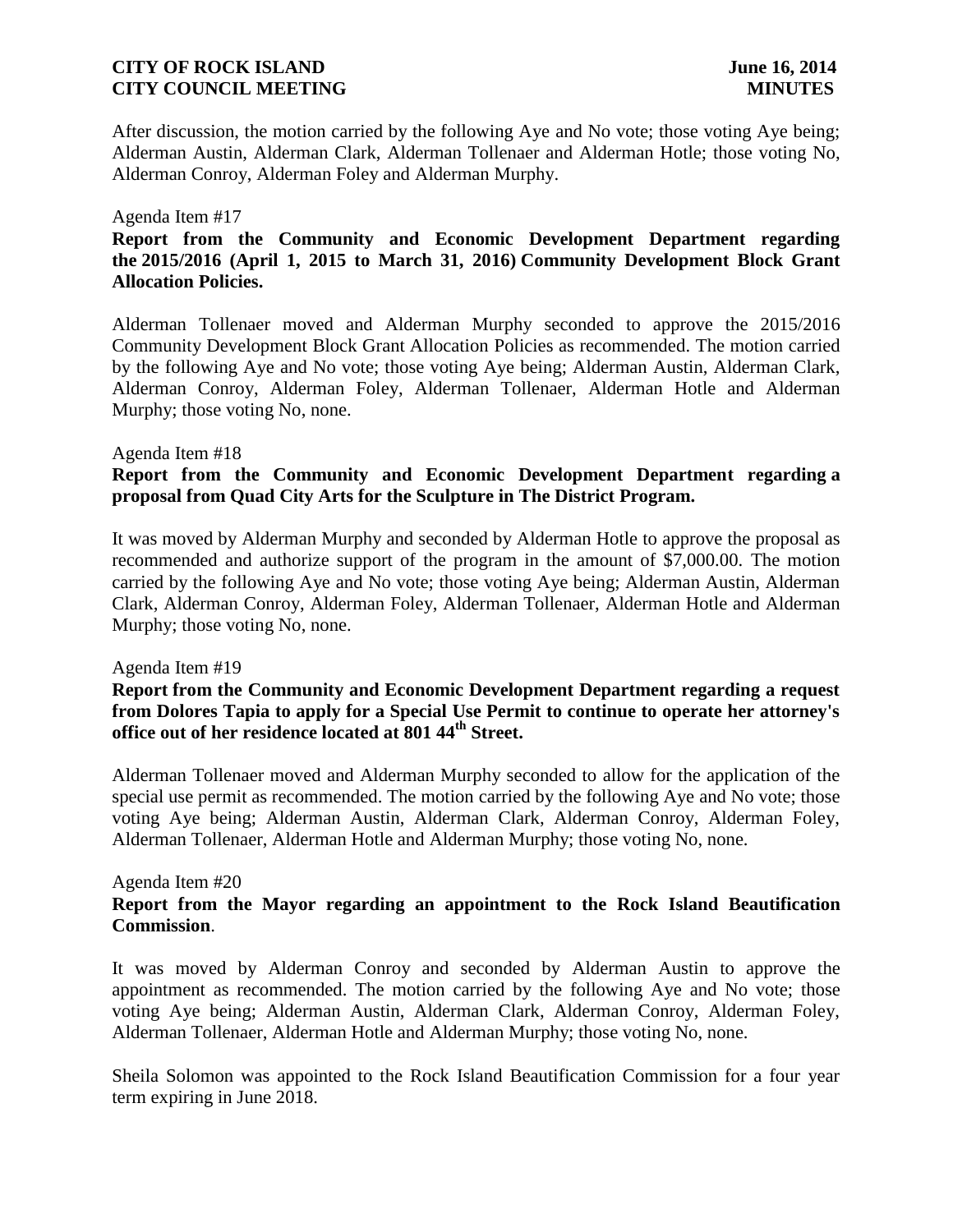# Agenda Item #21 **Report from the Mayor regarding designation of the Mayor Pro Tem.**

Alderman Conroy nominated Alderman Murphy to be Mayor Pro Tem for 2014-2015, which nomination was seconded by Alderman Foley. Nominations were then closed. Alderman Murphy was elected as Mayor Pro Tem. The nomination carried by the following Aye and No vote: those voting Aye being; Alderman Austin, Alderman Clark, Alderman Conroy, Alderman Foley, Alderman Tollenaer and Alderman Hotle; those voting No, none. Alderman Murphy abstained.

### Agenda Item #22

# **Report from the City Clerk regarding a request from Molly Rohwer for a Street Closing at 17th Avenue between 25th Street and 24 ½ Street on Saturday, June 28, 2014 from 3:00 pm to 11:00 pm for a neighborhood block party**.

It was moved by Alderman Hotle and seconded by Alderman Murphy to approve the request as recommended. The motion carried by the following Aye and No vote; those voting Aye being; Alderman Austin, Alderman Clark, Alderman Conroy, Alderman Foley, Alderman Tollenaer, Alderman Hotle and Alderman Murphy; those voting No, none.

### Agenda Item #23

**Report from the City Clerk regarding two Plaza activity applications from RIBCO requesting five additional days as part of their annual outdoor Summer Concert Series to be held on Friday, September 12, Saturday, September 13, Saturday, September 20, Friday, October 3 and Saturday, October 4, 2014.**

Alderman Tollenaer moved and Alderman Hotle seconded to approve the applications as recommended, subject to complying with all Plaza and liquor license regulations. The motion carried by the following Aye and No vote; those voting Aye being; Alderman Austin, Alderman Clark, Alderman Conroy, Alderman Foley, Alderman Tollenaer, Alderman Hotle and Alderman Murphy; those voting No, none.

Agenda Item #24 **Other Business.**

No one signed up to address Council to speak on a topic.

Alderman Conroy announced that he would not be running in the next election for Second Ward Alderman. Alderman Conroy advised that he has had four full terms. Alderman Conroy stated that he wants to give people that haven't thought about running in an election the chance to get out there and think about running to be an alderman in the Second Ward. Alderman Conroy stated that this is a great opportunity for someone to serve their community.

Mayor Pauley stated that starting at noon on Friday, Council will begin their strategic planning session. The Mayor added that the session will be held on Friday from noon to 5:00 pm and on Saturday from 8:00 am to 5:00 pm. Mayor Pauley advised that Council will review every item that involves the City, and Council will be making plans for next year. Mayor Pauley stated that